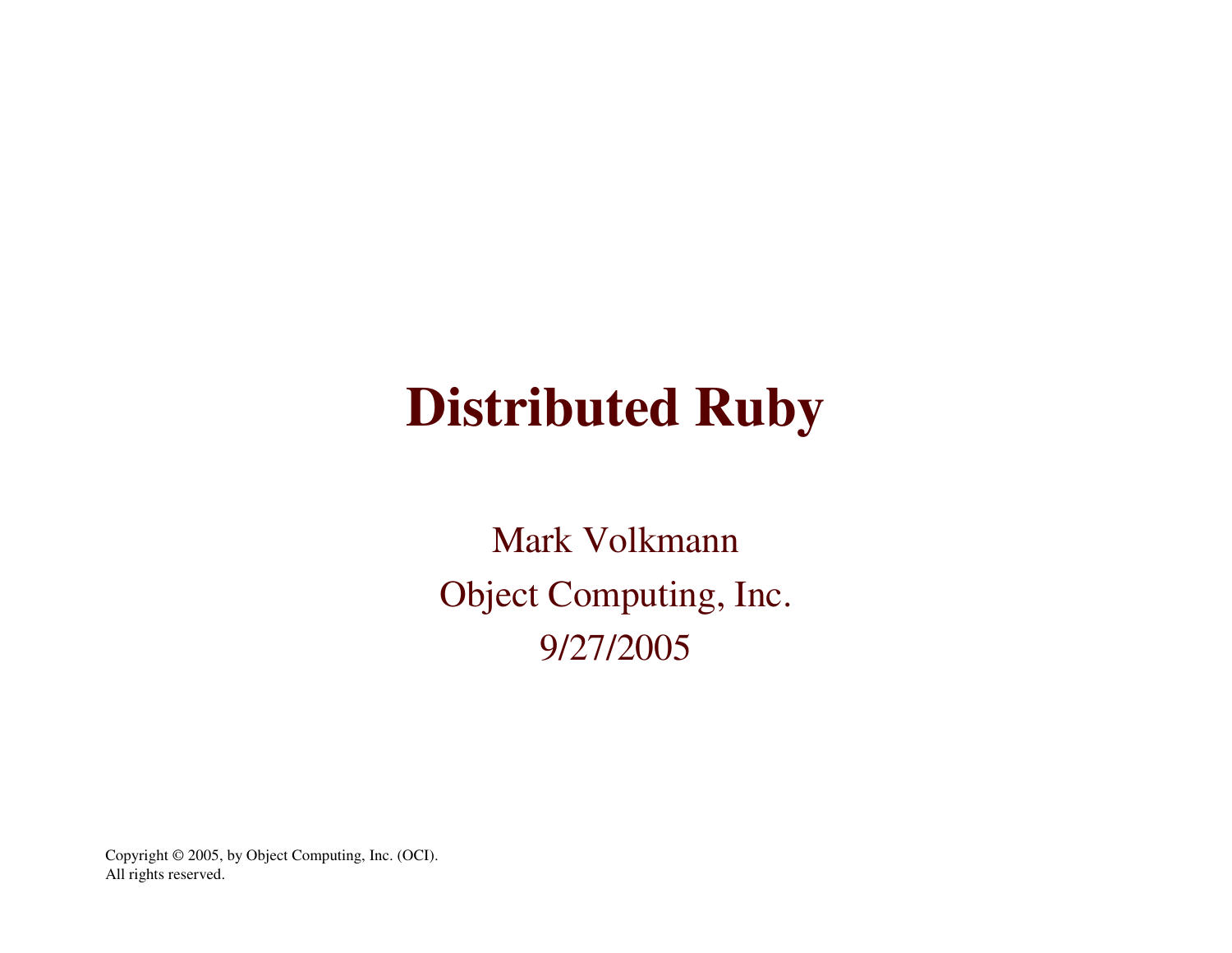## Distributed Ruby

- $\bullet$  Two forms of creating distributed applications ship with Ruby
- 1) dRuby or drb
	- remote object communication similar to Java RMI
- 2) Rinda
	- <sup>a</sup> tuplespace implementation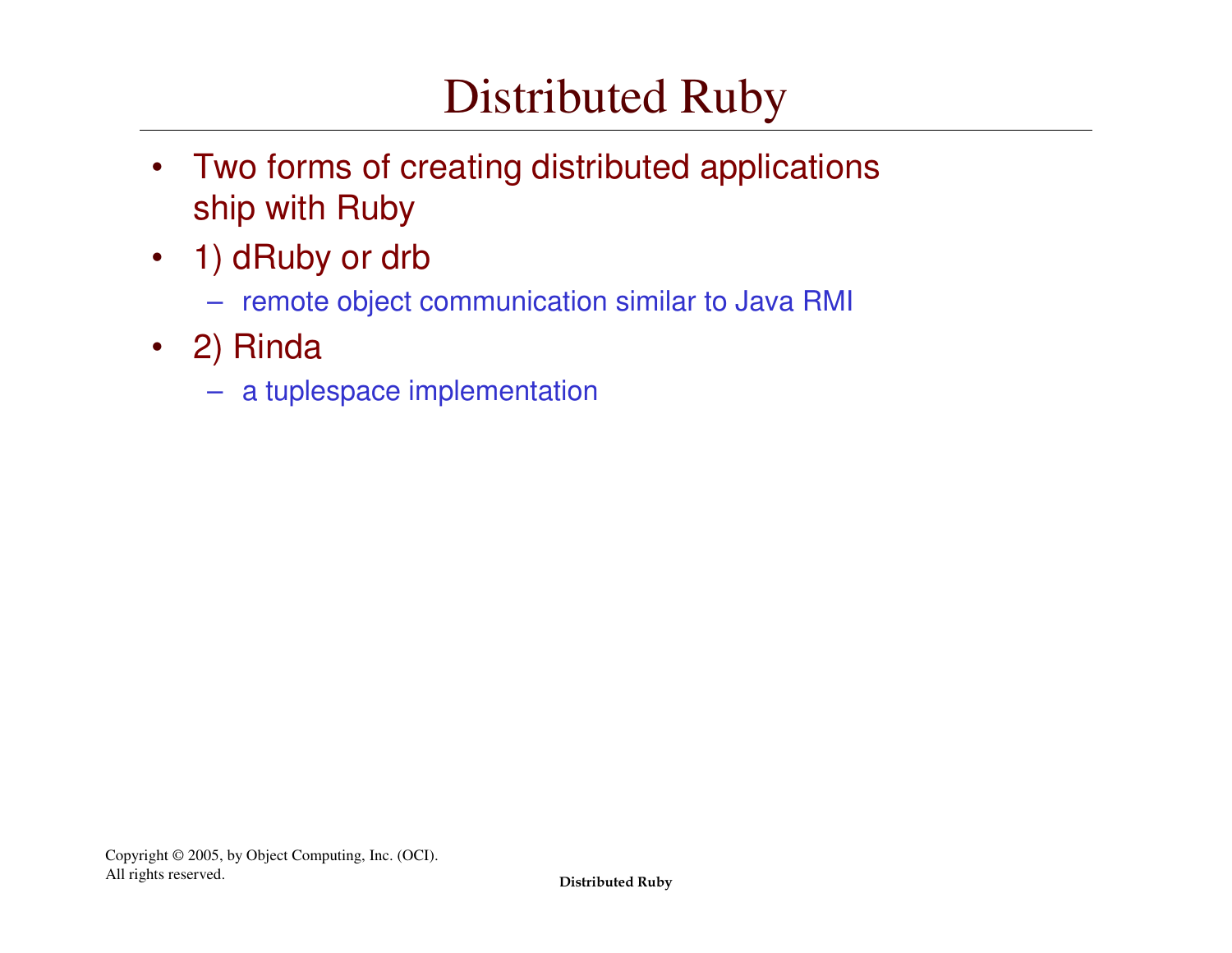### dRuby Overview

- $\bullet$  Allows objects in one process to invoke methods on objects in another process
	- remote method invocation with "servers" and "clients"
	- processes can be on different hosts
- Doesn't use or interact with other distributed architectures
	- such as .NET, RMI and CORBA
- $\bullet$ • No server lookup provided
	- nothing like CORBA naming or trader service
	- clients must know host and port of "servers" they wish to use
- Both sides must have source code for classes of all objects passed
	- not like Java RMI which passes bytecode for classes at runtime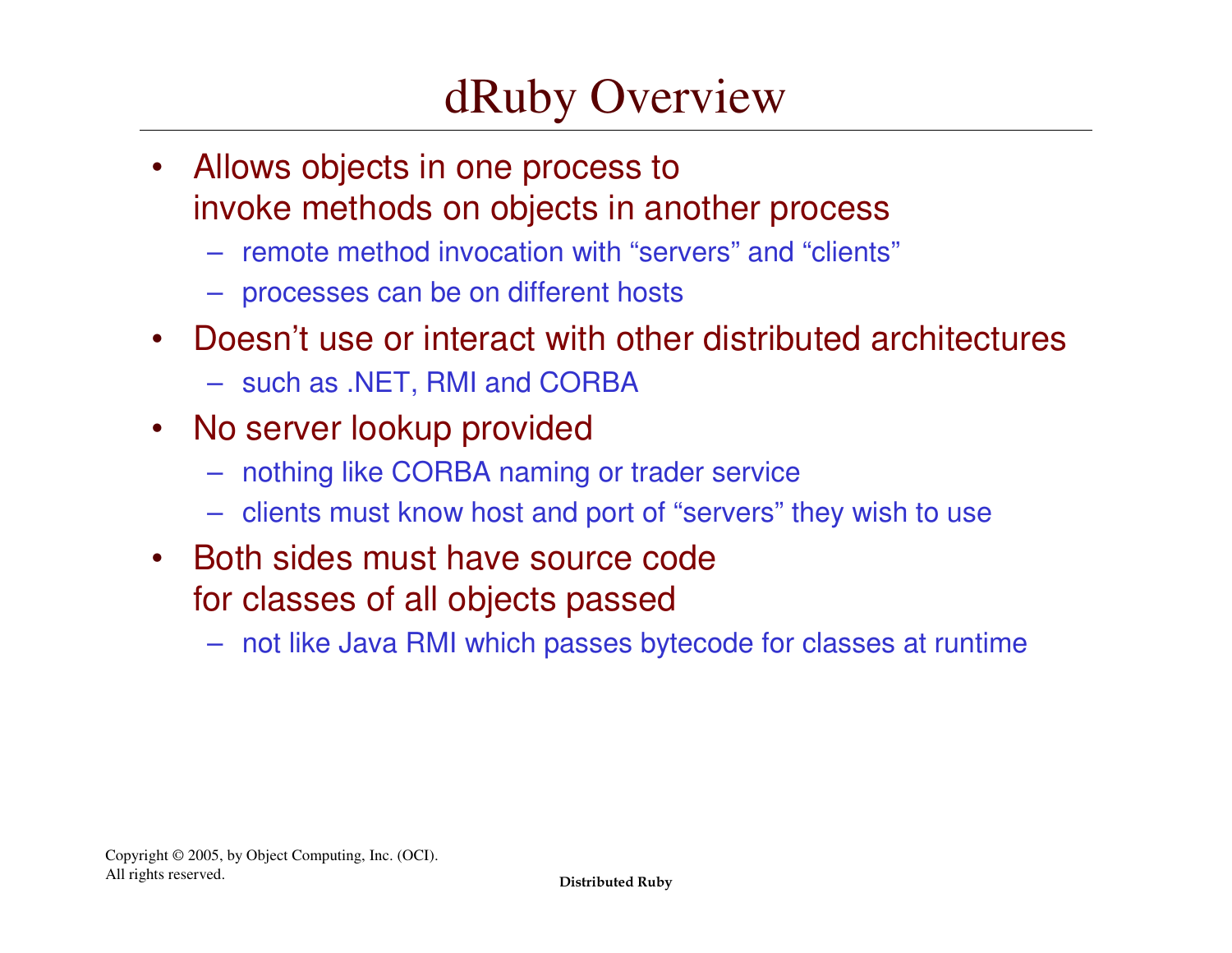### dRuby Overview (Cont'd)

- $\bullet$ • One host/port per "initial object"
	- a.k.a. "front object" or "server"
	- but those objects can have methods that return remote references to other objects
- $\bullet$  Objects passed to or returned from server methods can be passed
	- **by value**
		- makes a copy so changes made by server aren't seen by client
		- serialized using Marshal module
	- **by reference**
		- remotely accessible
		- faster when passing large objects; avoids marshalling them
		- uses DRbObject **objects (more on this later)**
- •**Security** 
	- provided by IP-address-based ACLs
	- covered later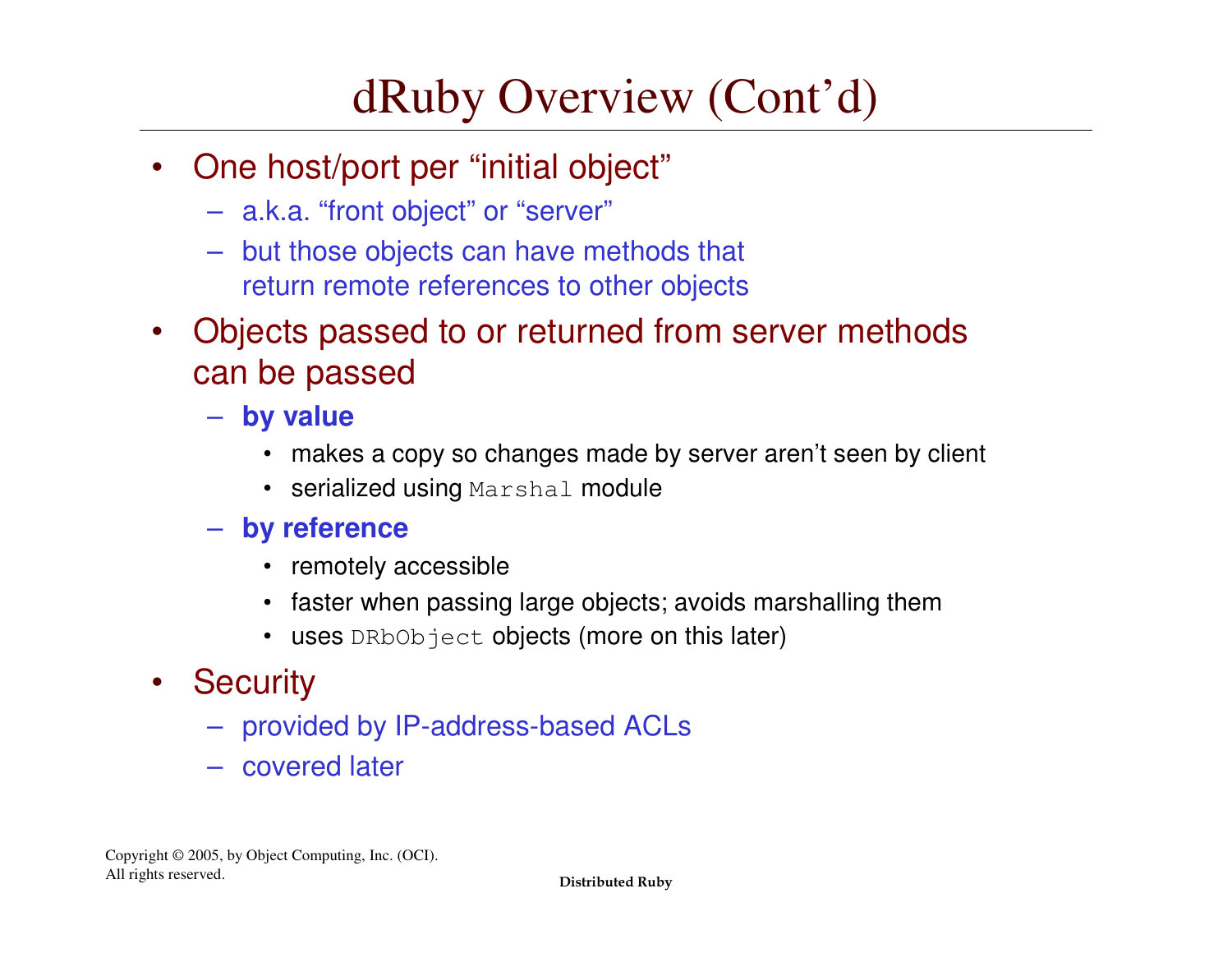## Obtaining dRuby

- •Core classes are provided with Ruby
- $\bullet$  Full package
	- download from

http://www2a.biglobe.ne.jp/~seki/ruby/druby.en.html

- see "Download" link
- also contains Rinda source files

Currently there are only <sup>a</sup> couple of .rb files in this that aren't in the Ruby distribution … invokemethod16.rb  $and$   $u$ dp.rb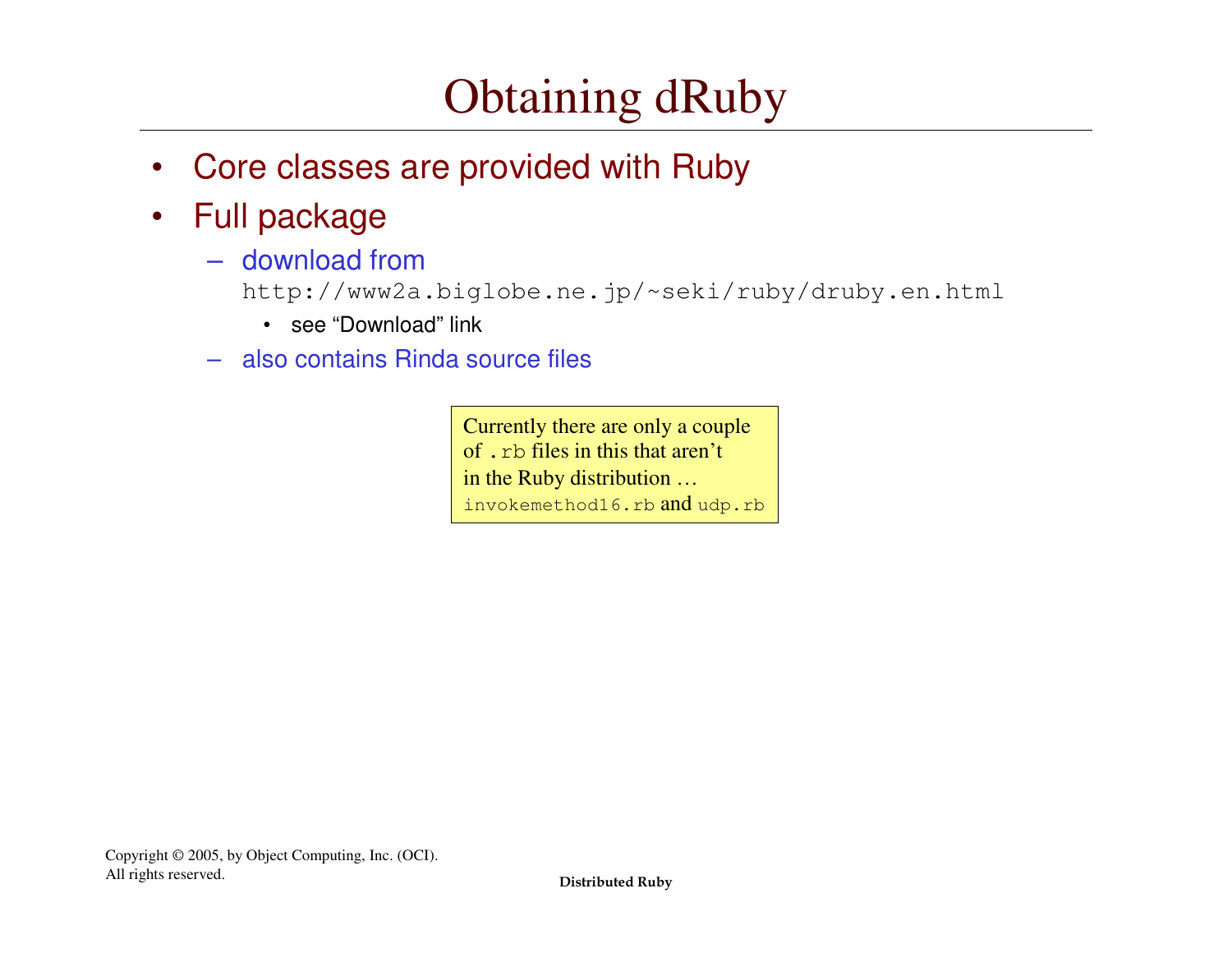### Why Access Remote Objects?

- To access services that do not provide <sup>a</sup> code download
- $\bullet$  To offload processing to another host
	- creating <sup>a</sup> distributed application
- • To control access to a shared resource
	- such as a database
- And others …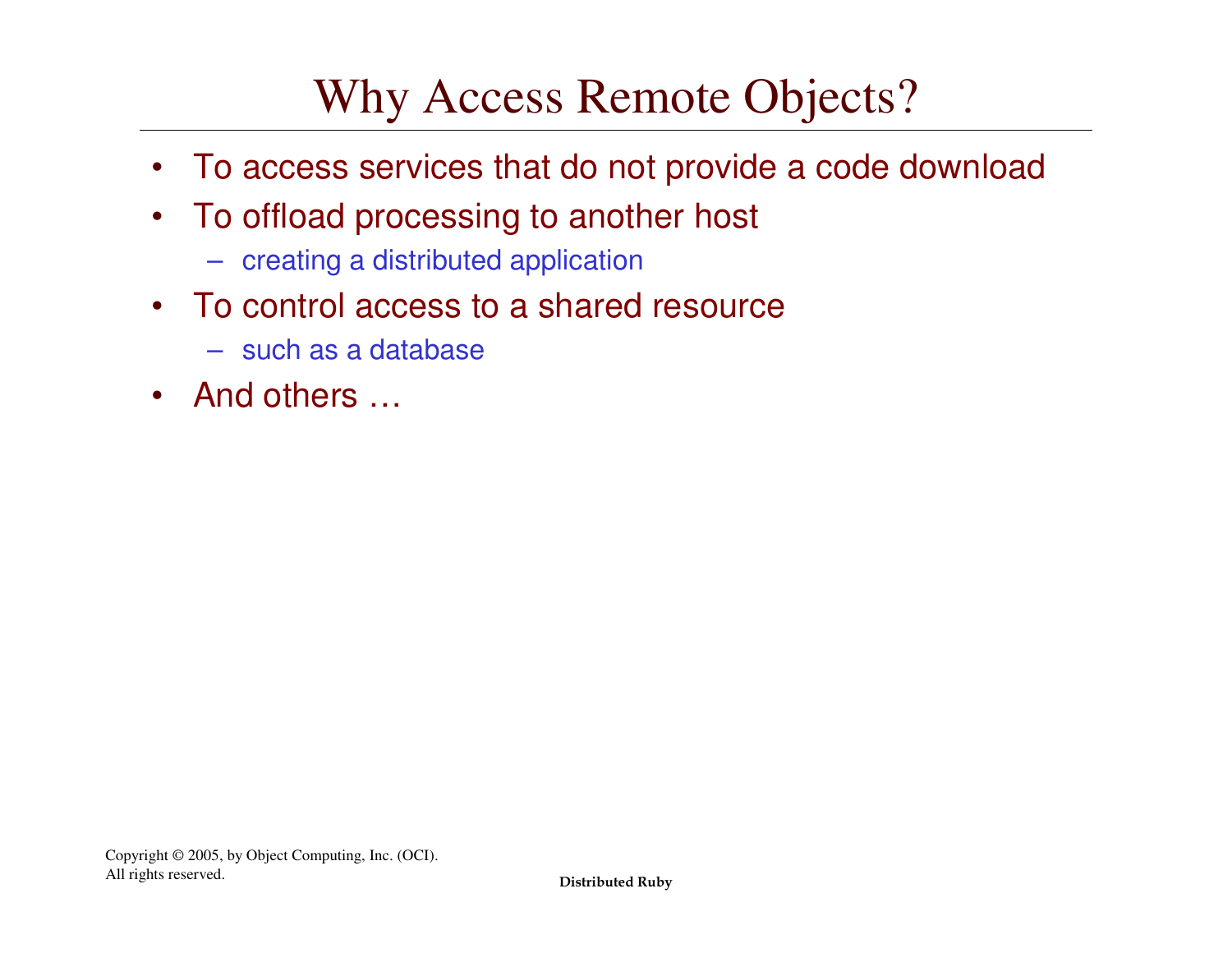### Writing <sup>a</sup> Server

```
class MyServer
```

```
def get_greeting(name)
    return "Hello #{name}!"
 endend
```

```
require 'drb'
```

```
# Set to nil to use localhost and allow drb to pick port.
uri = "druby://host:port"
```

```
initial
_
object = MyServer.new
DRb.start
_
service(uri, initial_object)
puts "URI is #{DRb.uri}" # useful when uri is nil
DRb.thread.join # don't exit so requests can be processed
```
Ctrl-c to exit under Unix; Ctrl-Break under Windows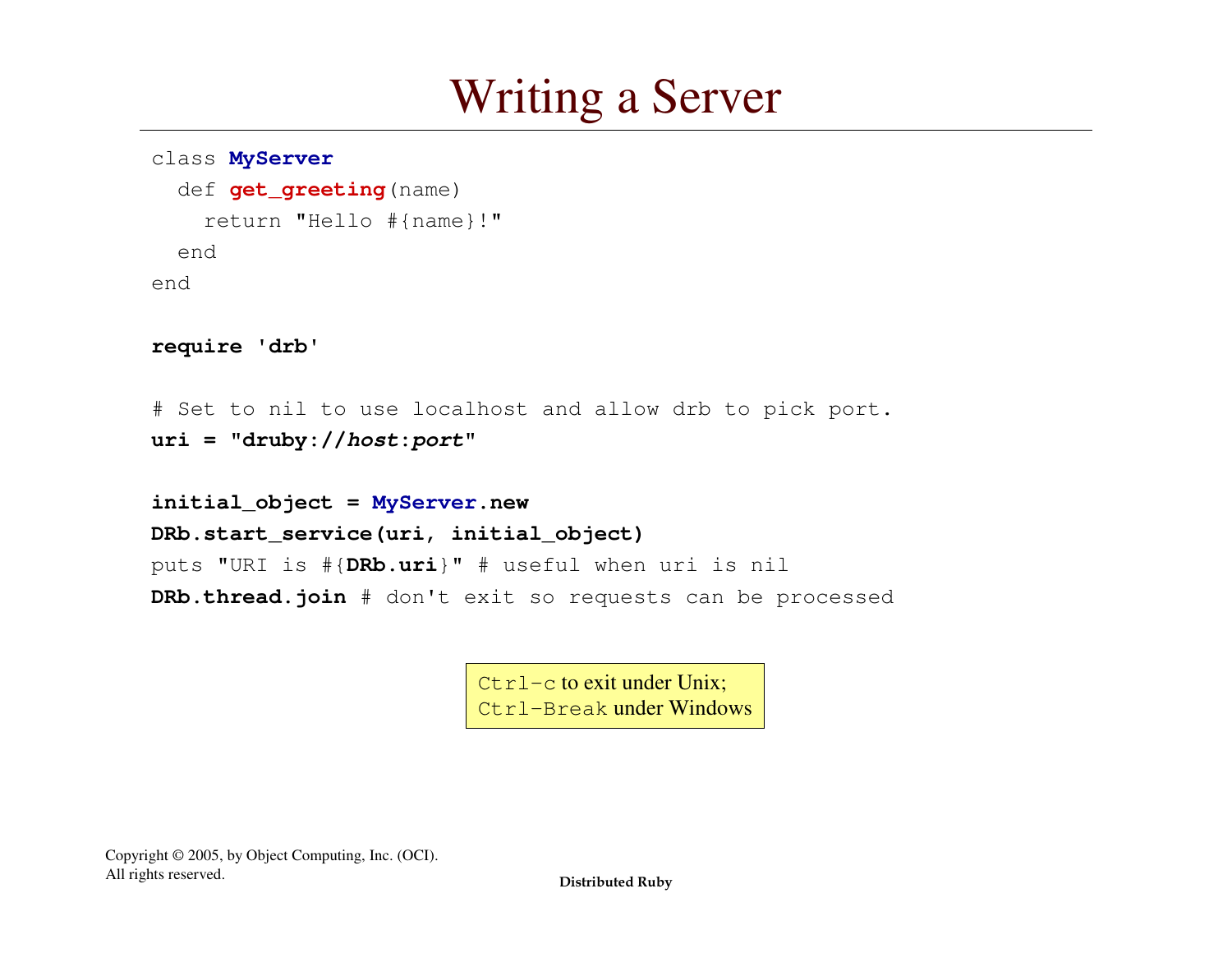# Writing <sup>a</sup> Client

| require 'drb'                                               | only needed if the client returns | allows the client to act as a server      |  |
|-------------------------------------------------------------|-----------------------------------|-------------------------------------------|--|
| DRb.start_service $\leftarrow$                              | object references to the server;  | when methods on those objects are invoked |  |
| $uri = 'druby://host:port'$                                 |                                   | local object for which a proxy is needed; |  |
| $proxy = DRbObject.new(nil, uri)$                           |                                   | nil when creating a proxy for a given uri |  |
| proxy = DRbObject.new_with_uri(uri) # same as previous line |                                   |                                           |  |

```
puts proxy.get_greeting('Mark') # outputs "Hello Mark!"
```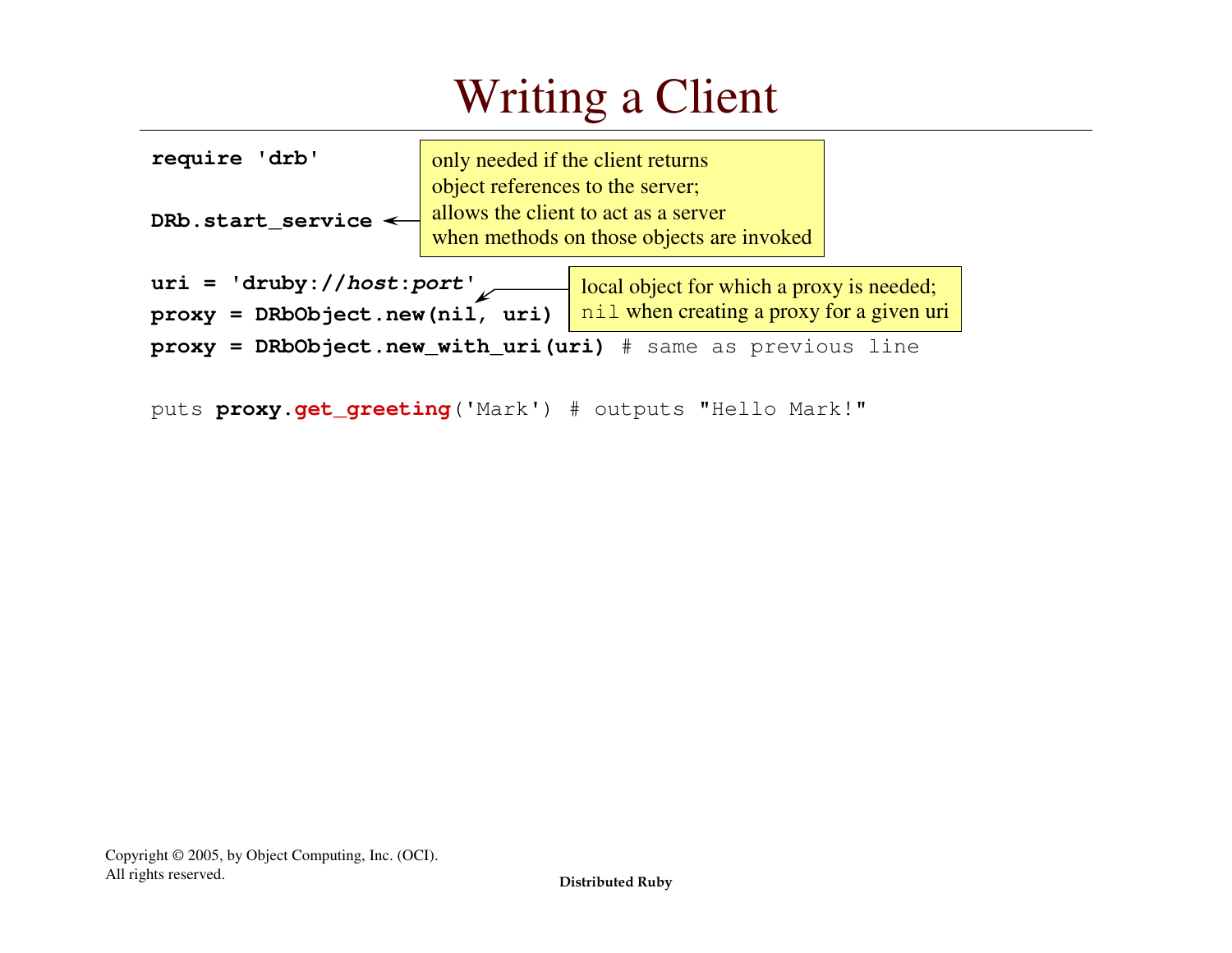### Parameter & Return Value Marshaling

- $\bullet$ • Default behavior is pass-by-value
	- uses built-in **Marshal** module
		- marshals most kinds of objects along with all objects reachable from them
		- implemented in C; very fast
	- some kinds of objects cannot be marshaled so are always passed by reference
		- **Binding**, **Proc**, **IO** and singleton objects
- $\bullet$  Can pass and return remote references
	- **represented by** DRbObject objects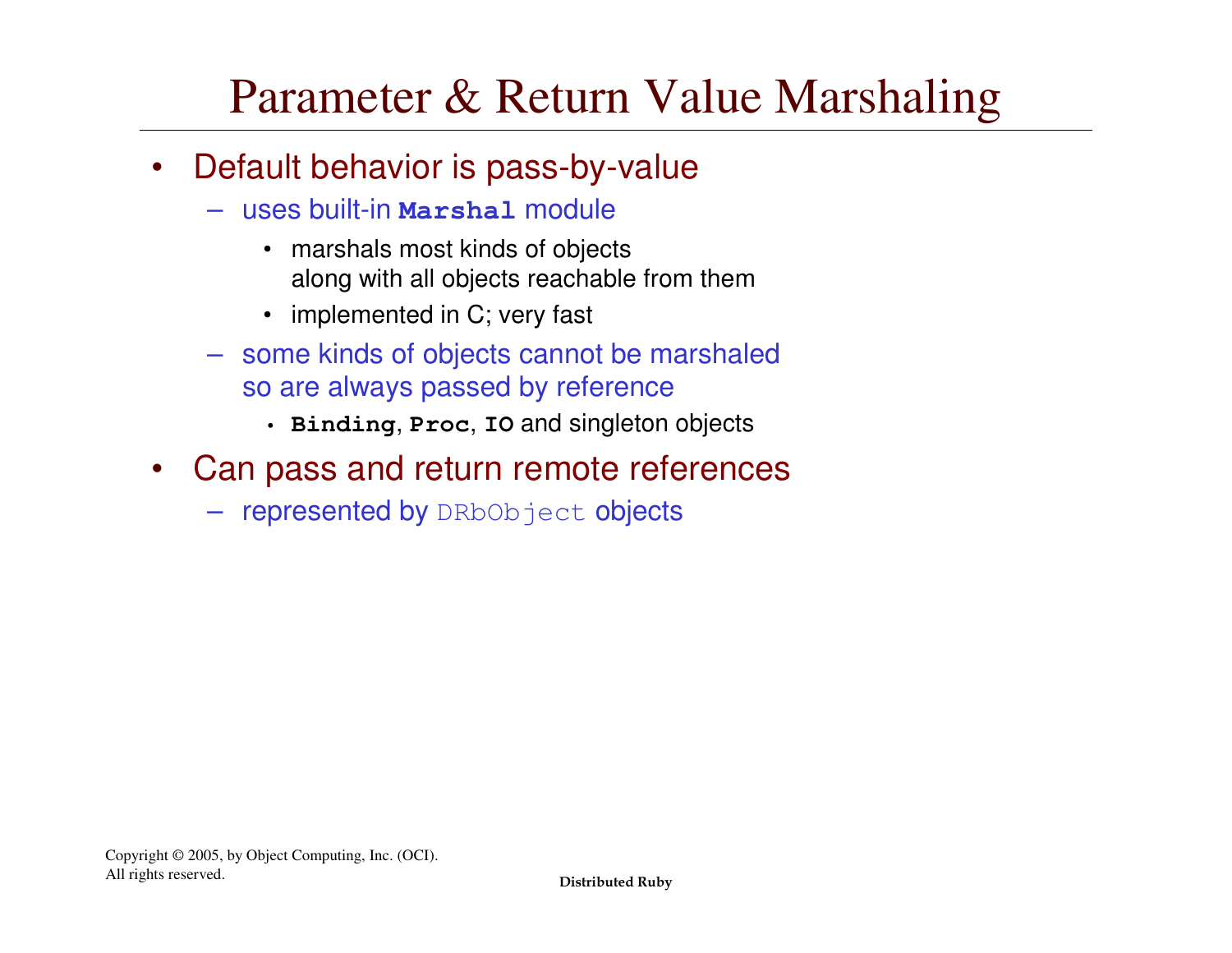## Parameter & Return Value Marshaling (Cont'd)

- $\bullet$  Ways to prevent marshaling and force pass-by-reference
	- approach #1: include DRbUndumped in class

| class Car            |                                     |
|----------------------|-------------------------------------|
| include DRbUndumped  | all objects created from this class |
|                      | will be passed by reference         |
| $\ddot{\phantom{a}}$ | using DRbObject                     |
| end                  |                                     |

– approach #2: extend an object with DRbUndumped

 $myCar = Car.new ...$ 

myCar.extend DRbUndumped

if passed to <sup>a</sup> remote method, <sup>a</sup> DRbObject will actually be passed

– approach #3: explicitly pass <sup>a</sup> DRbObject

 $myCar = Car.new ...$ objToPass <sup>=</sup> DRbObject.new(myCar)

- • Can customize what and how attributes are marshaled
	- see pickaxe p. 415

Copyright © 2005, by Object Computing, Inc. (OCI). All rights reserved.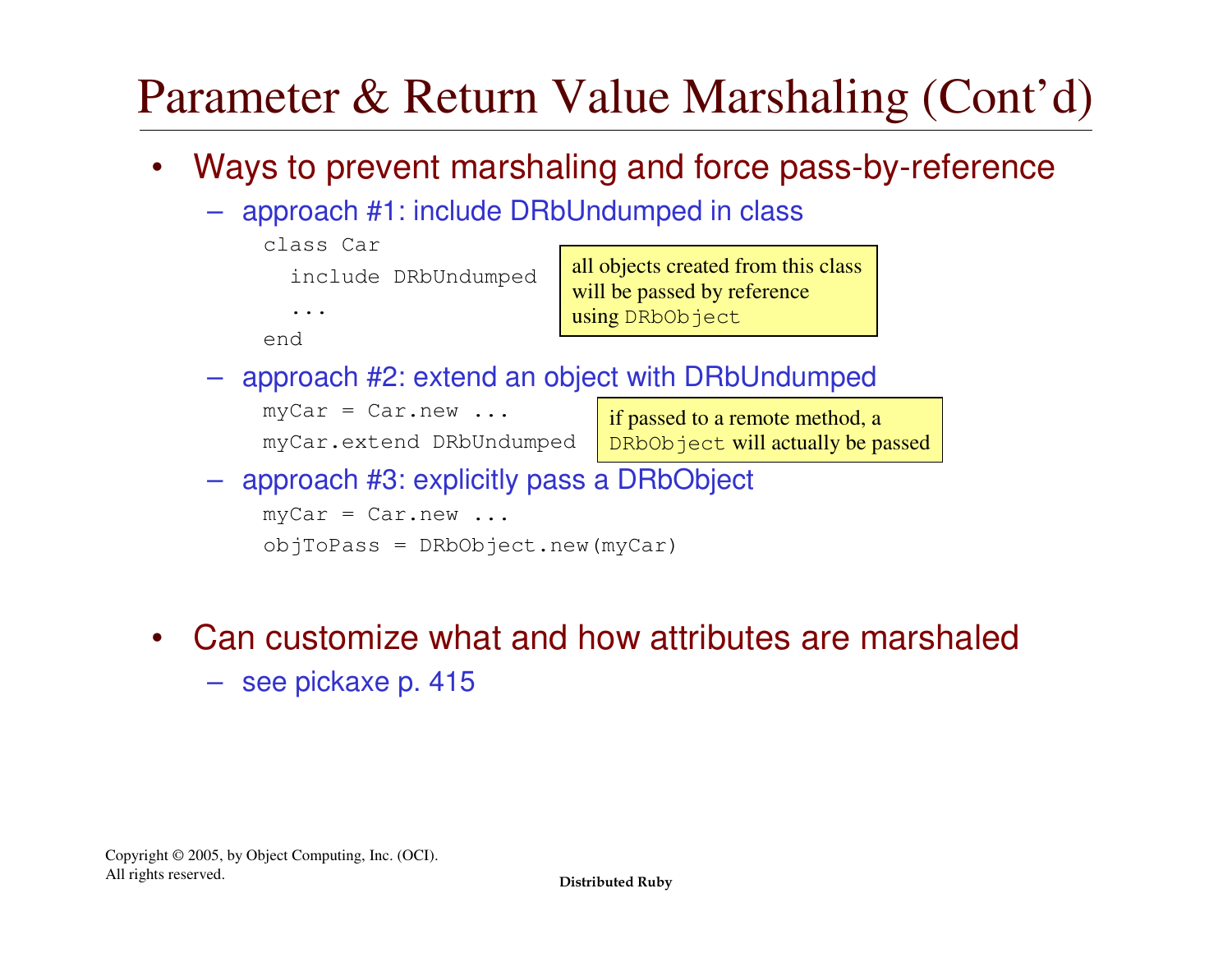### Marshal Example

| class Car                      | $me = Person.new("Mark Volkmann")$                       |
|--------------------------------|----------------------------------------------------------|
| attr_accessor : make, : model, | $car = Car.new$                                          |
| :year, :owner                  | $car.make = 'BMW'$                                       |
|                                | $car.model = 'Z3'$                                       |
| def to_s                       | $car.year = 2001$                                        |
| "#{year} #{make} #{model} " +  | write new file<br>$car. owner = me$<br>if already exists |
| "owned by #{owner}"            |                                                          |
| end                            | File.open("car.rbm", " $w+$ ") do  f                     |
| end                            | Marshal.dump $(car, f)$                                  |
|                                | end                                                      |
| class Person                   |                                                          |
| attr_accessor :name            | File.open("car.rbm") do $ f $                            |
|                                | unmarshaled_car = $Marsha1.load(f)$                      |
| def initialize (name)          | puts unmarshaled_car                                     |
| $\theta$ name = name           | end                                                      |
| end                            |                                                          |
|                                | outputs "2001 BMW Z3 owned by Mark Volkmann"             |
| def to_s                       |                                                          |
| name                           |                                                          |
| end                            |                                                          |
| end                            |                                                          |
|                                |                                                          |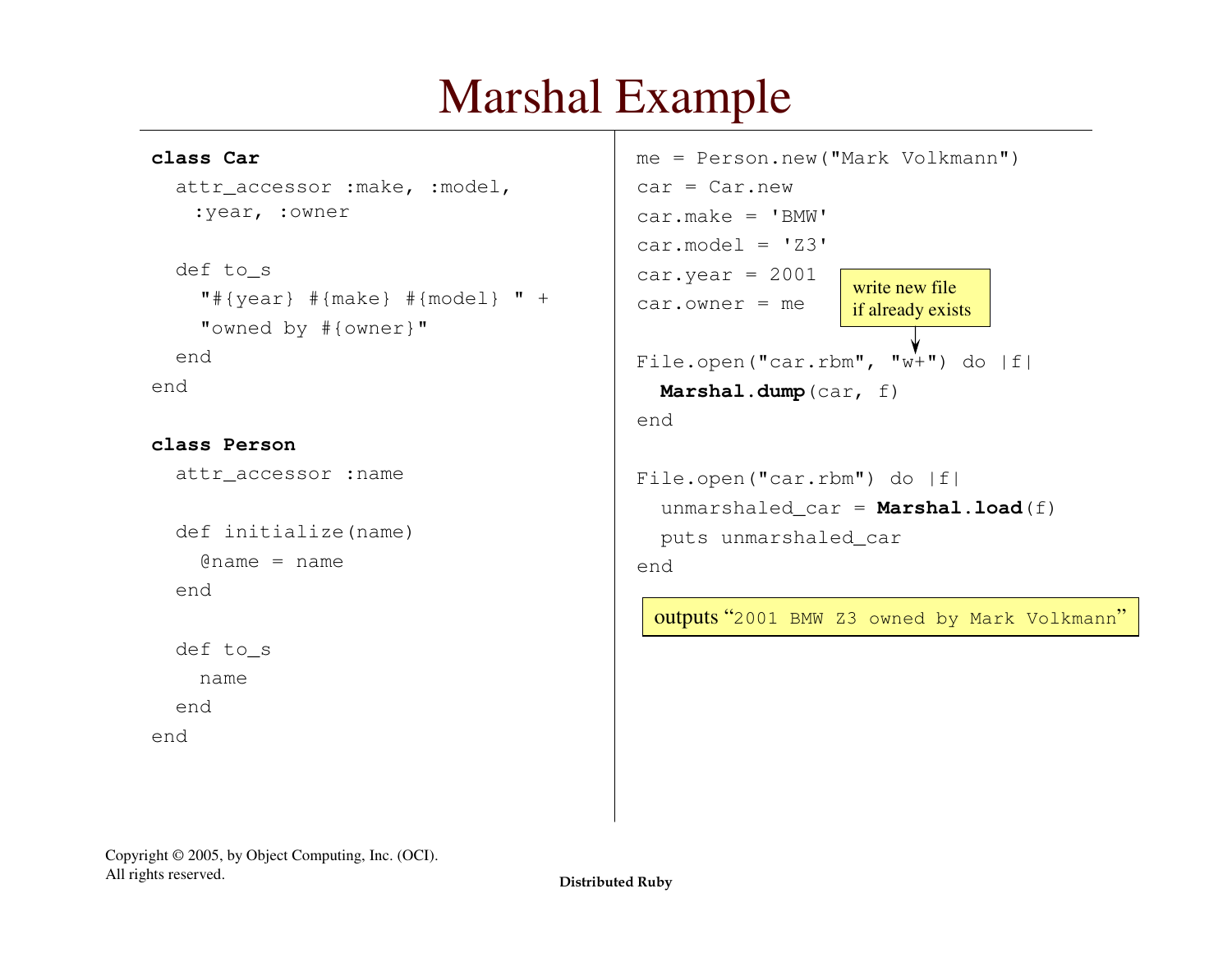# Threading

- •• Each remote method invocation is handled by <sup>a</sup> new server thread
	- so multiple clients don't block each other
- $\bullet$  Consider handling of concurrent requests when implementing server methods
	- can use Monitor, Mutex or Sync libraries to provide synchronized access to data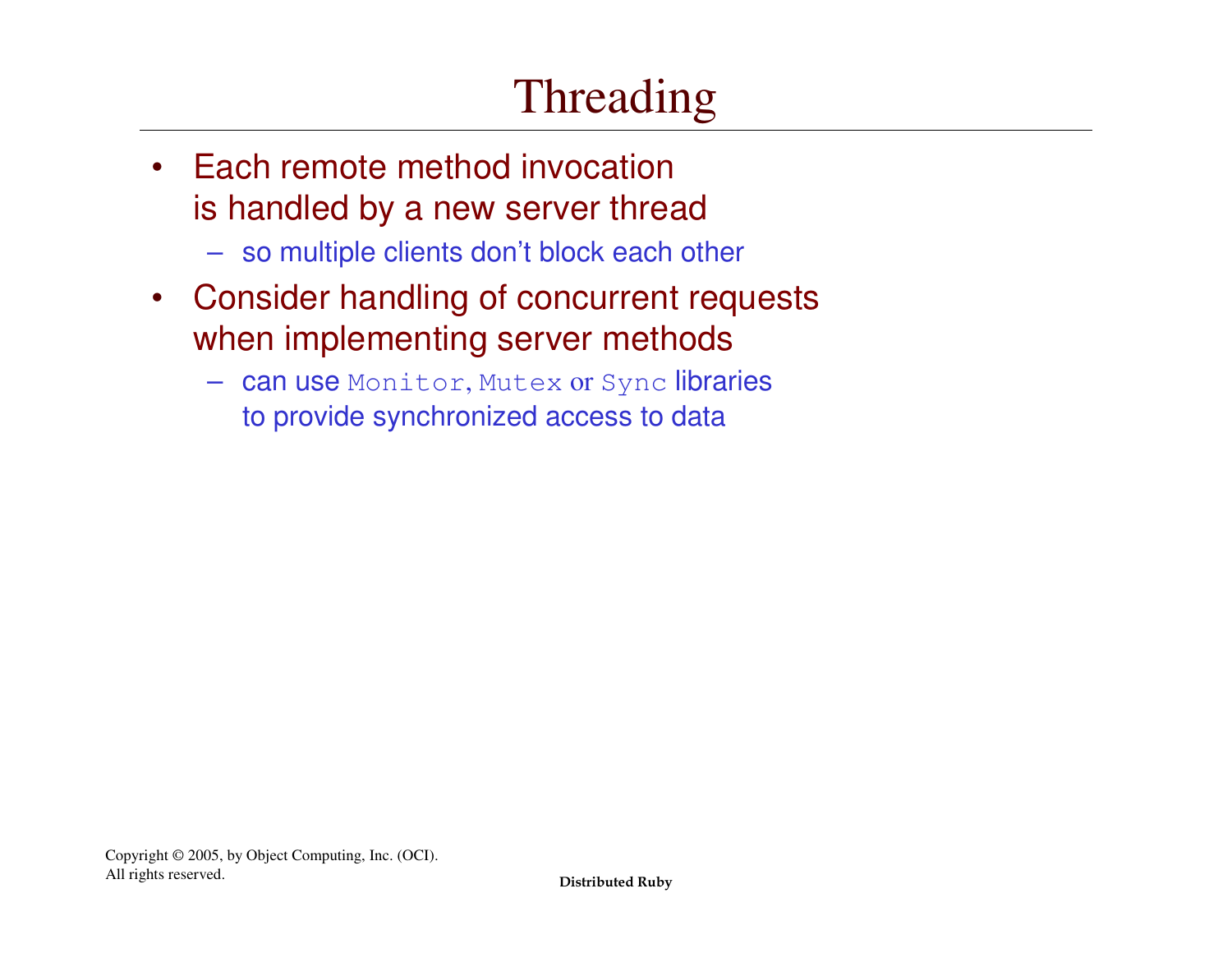# Safety

### •• Tainted data

- any data not create or modified by local Ruby code
- $\bullet$  Value \$SAFE global variable controls safety restrictions enforced by the Ruby interpreter
	- 0 (default)
		- no checking for use of tainted data
	- $-$  >= 1
		- tainted data cannot be used by some methods such as eval

**Set \$SAFE to 1 or higher in server code** to disable use of Kernel.evaland Object.instance\_eval so clients can't execute arbitrary Ruby code in server. An example of this is in the comments at the top of  $\mathrm{drb}/\mathrm{drb}$  .  $\mathrm{rb}.$ 

- $>= 2$ 
	- disallows loading Ruby code from "globally writable locations"
		- means all users on the system have write permission

can't ge<sup>t</sup> this to work

- >= 3
	- newly created objects are marked as tainted
- $>=$  4
	- disallows modification of non-tainted objects

can't ge<sup>t</sup> this to work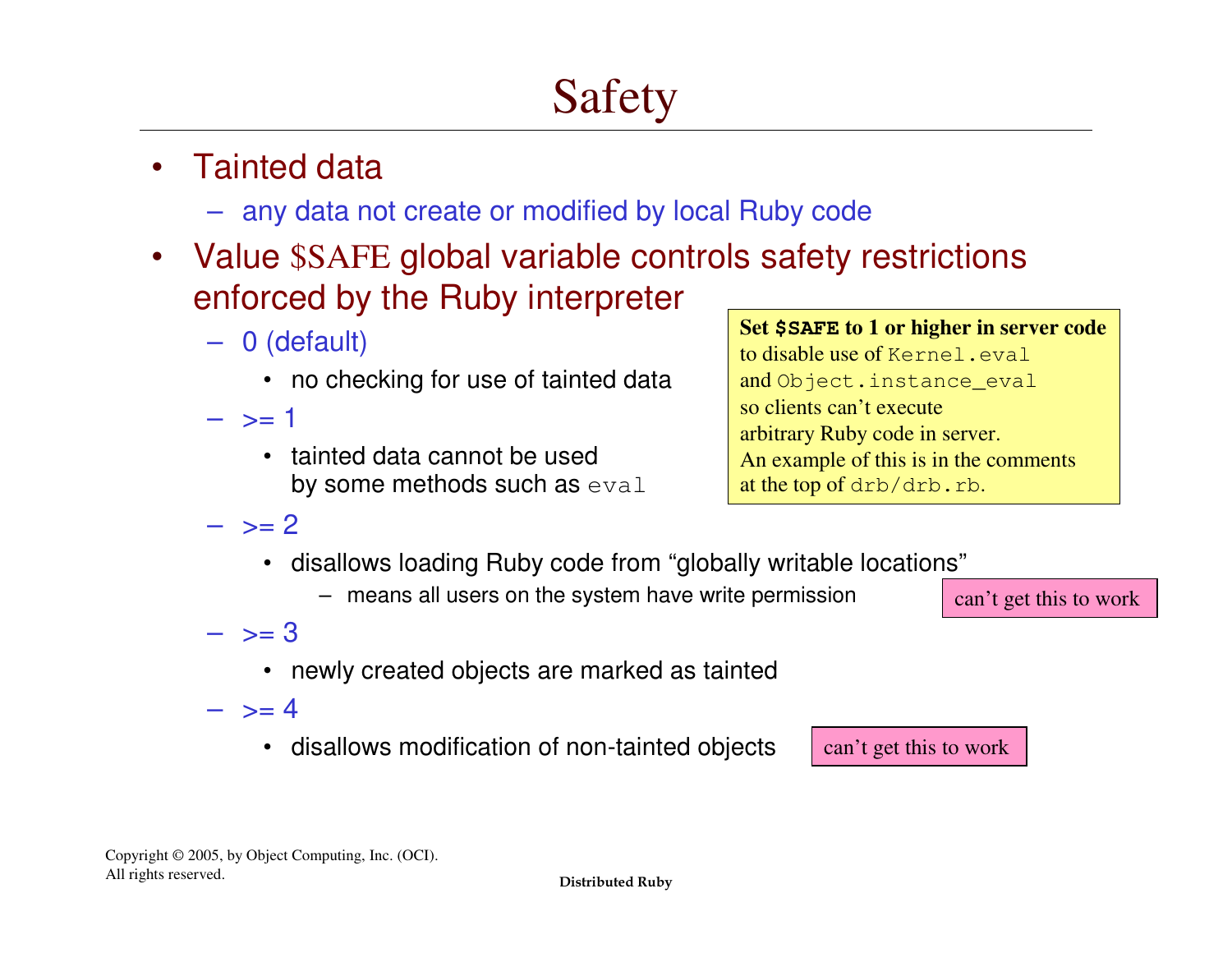## Security with Access Control Lists

- **ACL** class is part of dRuby
- $\bullet$  Constructor takes an array of strings
	- can create with %w
- $\bullet$ Example

```
acl = ACL.new %w(
 deny all
  allow localhost
  allow 130.76.110.*)
```

```
DRb.install
_
acl acl
```
allows access from same host or any host whose IP address starts with 130.76.110

get <sup>a</sup> DRb::DRbConnError in client when access is blocked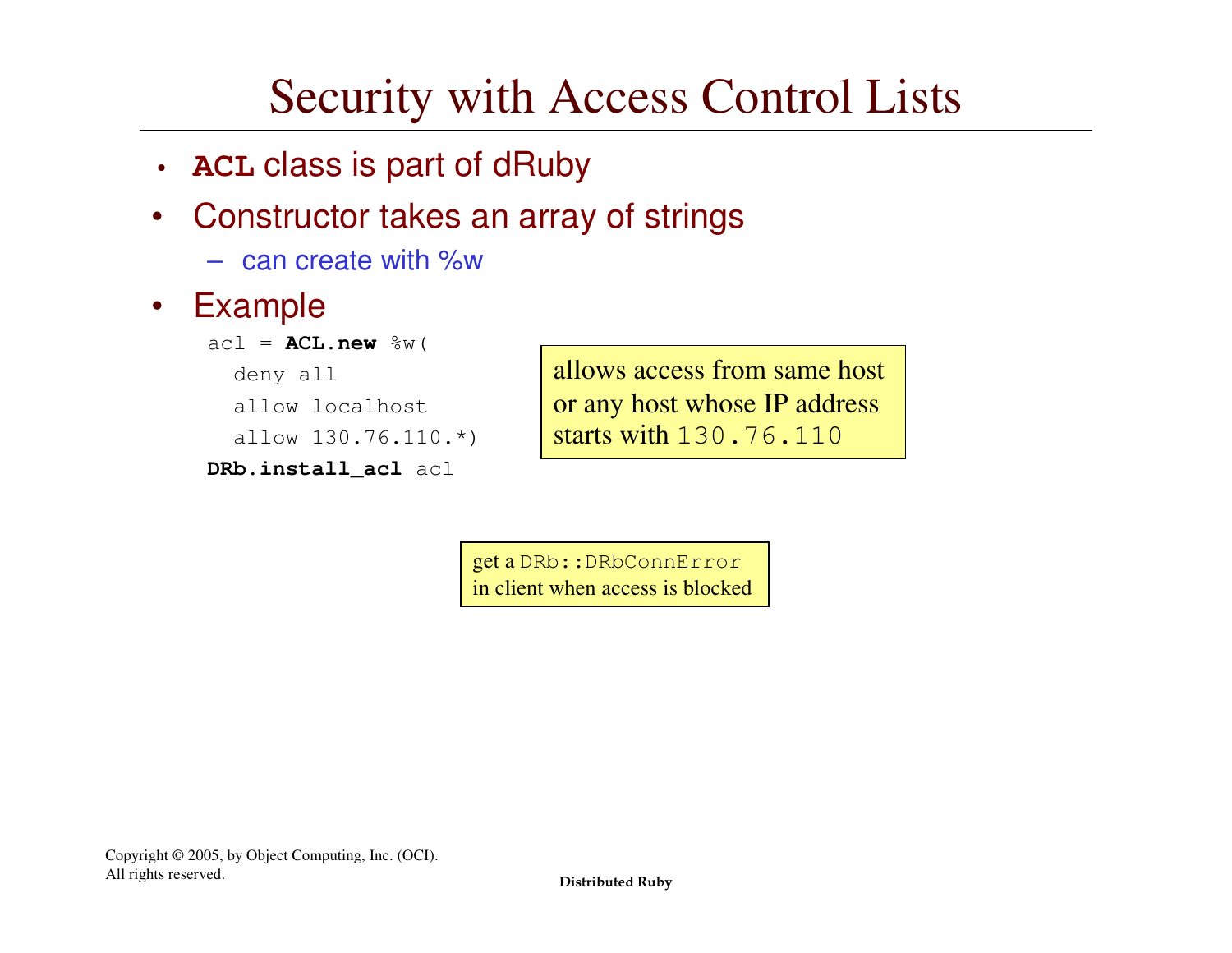### dRuby Components

- $\bullet$  Three main components
	- remote method call marshaller/unmarshaller
		- $\bullet\;$  uses the <code>Marshal</code> module
	- transport protocol
		- opens network connections and sends messages across them
		- manages marshalling with DRb::DRbMessage
		- protocol is selected by the scheme at the front of URIs
			- $-$  the scheme  $\texttt{druby: uses DRb::DRbTCPSocket}$ which uses TCP/IP sockets can configure to use **SSH** or **SSL**;
			- <sup>a</sup> sample using HTTP is included

### – id to object mapper

• remote references map to objects using host, port and object id

see RubyGarden DrbTutorial

- by default, maps dRuby ids to objects using <code>DRb::DRbIdConv</code>
- this uses the  $\circ$ bjectSpace ids assigned to objects
	- only valid for life of process that created the objects
- $\bullet$  Can override each component
	- to provide different behavior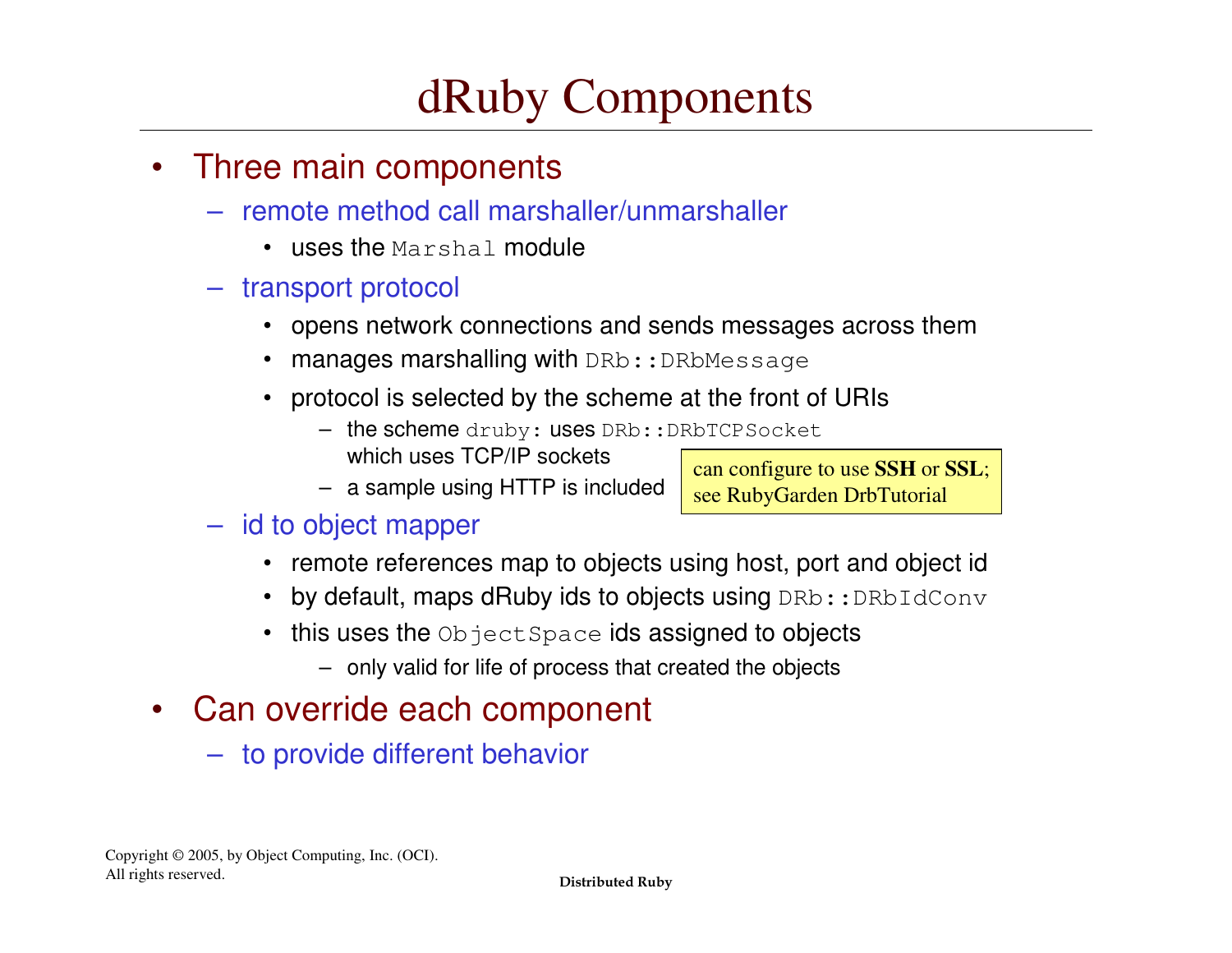### dRuby Documentation

- $\bullet$ • Comments at top of drb/drb.rb
	- Masatoshi Seki
- $\bullet$ • Intro to DRb
	- Chad Fowler
	- http://www.chadfowler.com/ruby/drb.html
- •**DrbTutorial** 
	- http://www.rubygarden.org/ruby?DrbTutorial
	- describes configuration to use SSH and SSL
- $\bullet$  Where Ruby Really Sparkles
	- Dave Thomas
	- http://www.linux-mag.com/2002-09/ruby\_01.html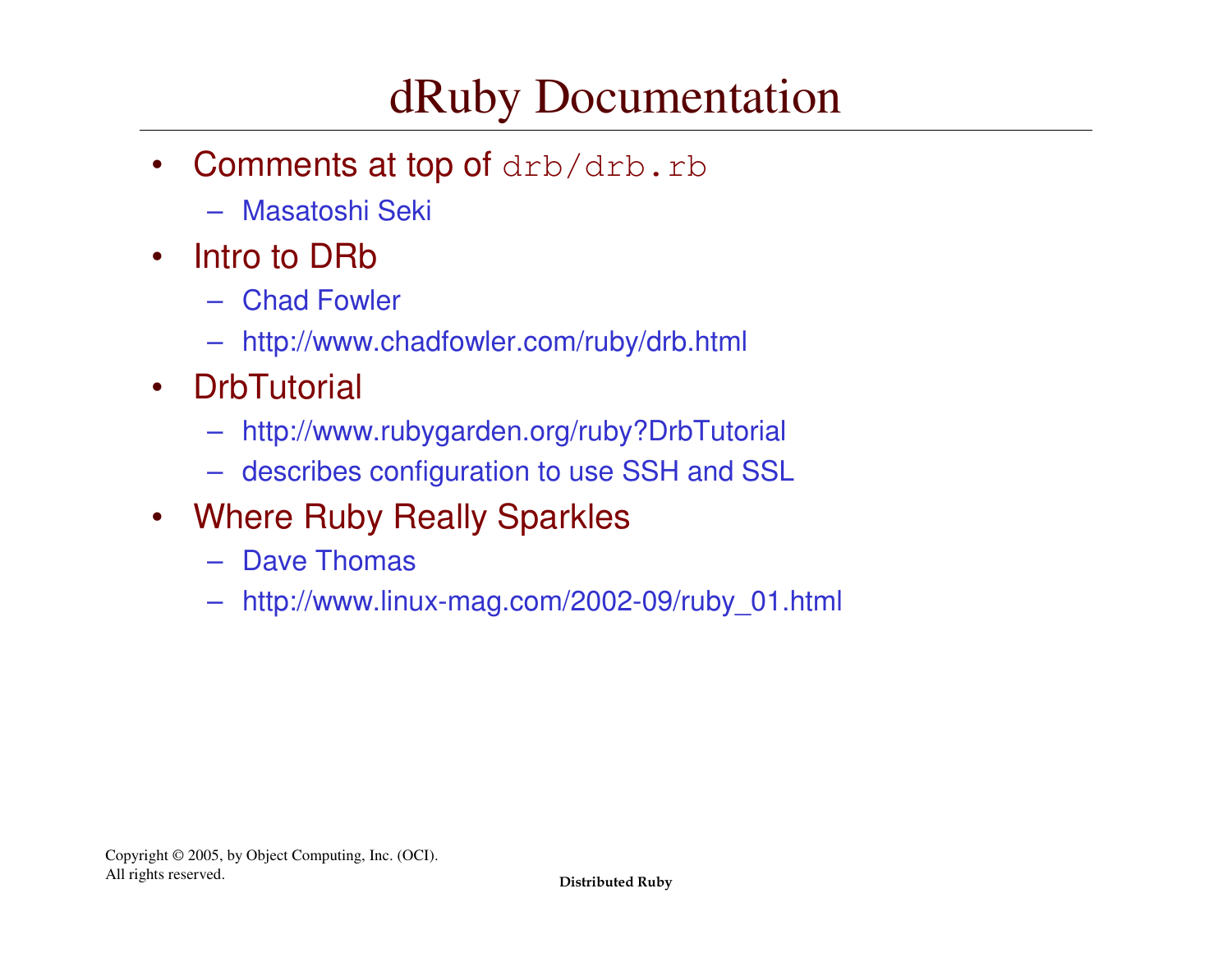### Tuplespace Overview

- • Began with "Linda"
	- see "About Linda" at http://www-users.cs.york.ac.uk/~aw/pylinda/about.html
- Terminology
	- Tuple
		- an ordered collections of values (objects in Ruby)
	- Tuplespace
		- shared memory that holds tuples
			- sometimes referred to as a whiteboard or bulletin board

### – Template

- a tuple where some values are names of data types or patterns
- used to match tuples
- $\bullet$ • Basic operations
	- add <sup>a</sup> tuple to <sup>a</sup> tuplespace
	- read <sup>a</sup> tuple matching <sup>a</sup> template from <sup>a</sup> tuplespace, leaving it there
	- remove <sup>a</sup> tuple matching <sup>a</sup> template from <sup>a</sup> tuplespace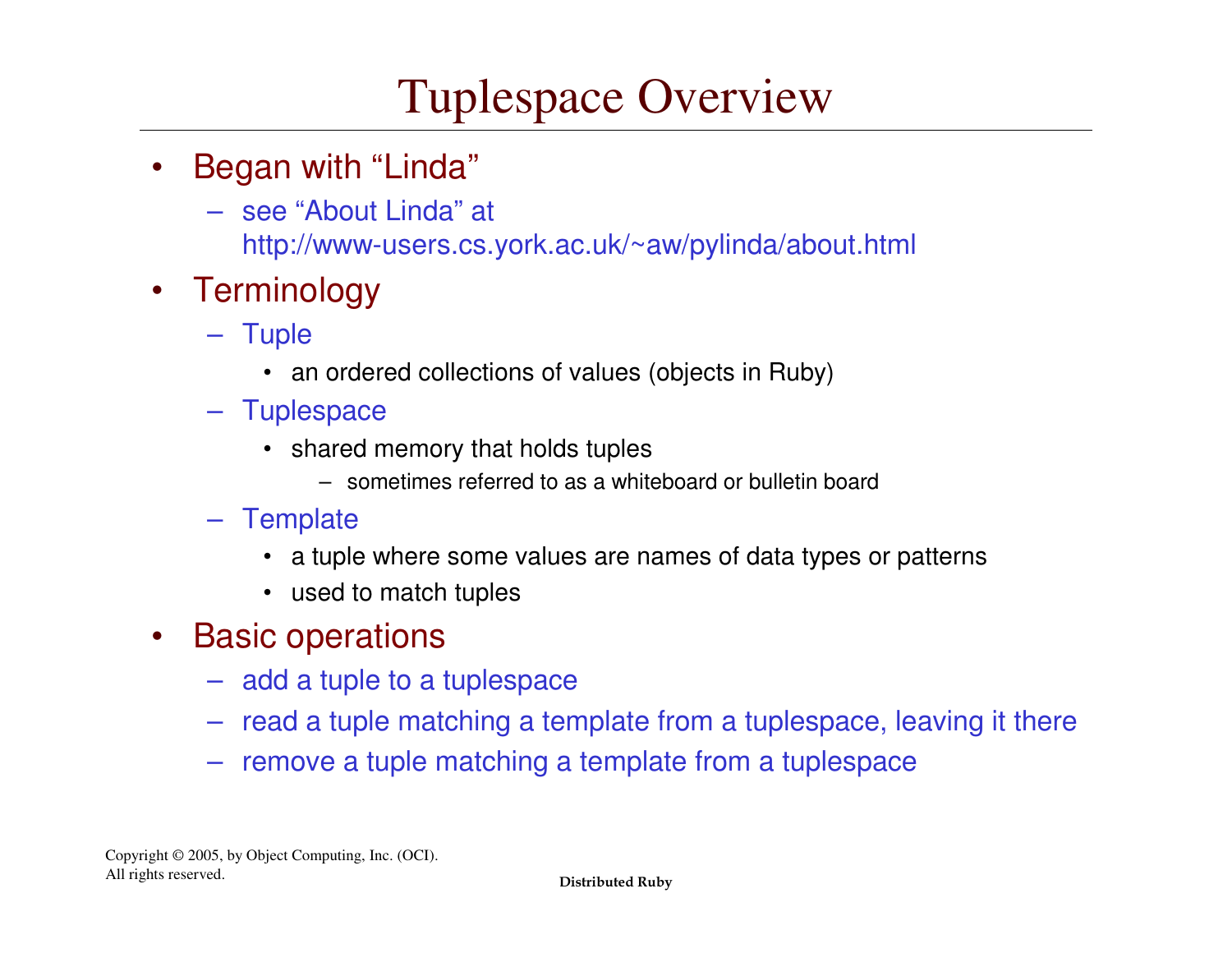### Tuplespace Overview (Cont'd)

- $\bullet$  Processes generally perform these steps
	- wait for <sup>a</sup> tuple matching <sup>a</sup> given template to appear in <sup>a</sup> given tuplespace
	- remove the tuple from the tuplespace
	- operate on the tuple
	- create a new tuple describing the result
	- add the new tuple to <sup>a</sup> tuplespace
	- some other process will operate on that tuple
- $\bullet$  Cooperating processes
	- –processes don't know about or communicate with each other
	- they simply add tuples to and remove tuples from tuplespaces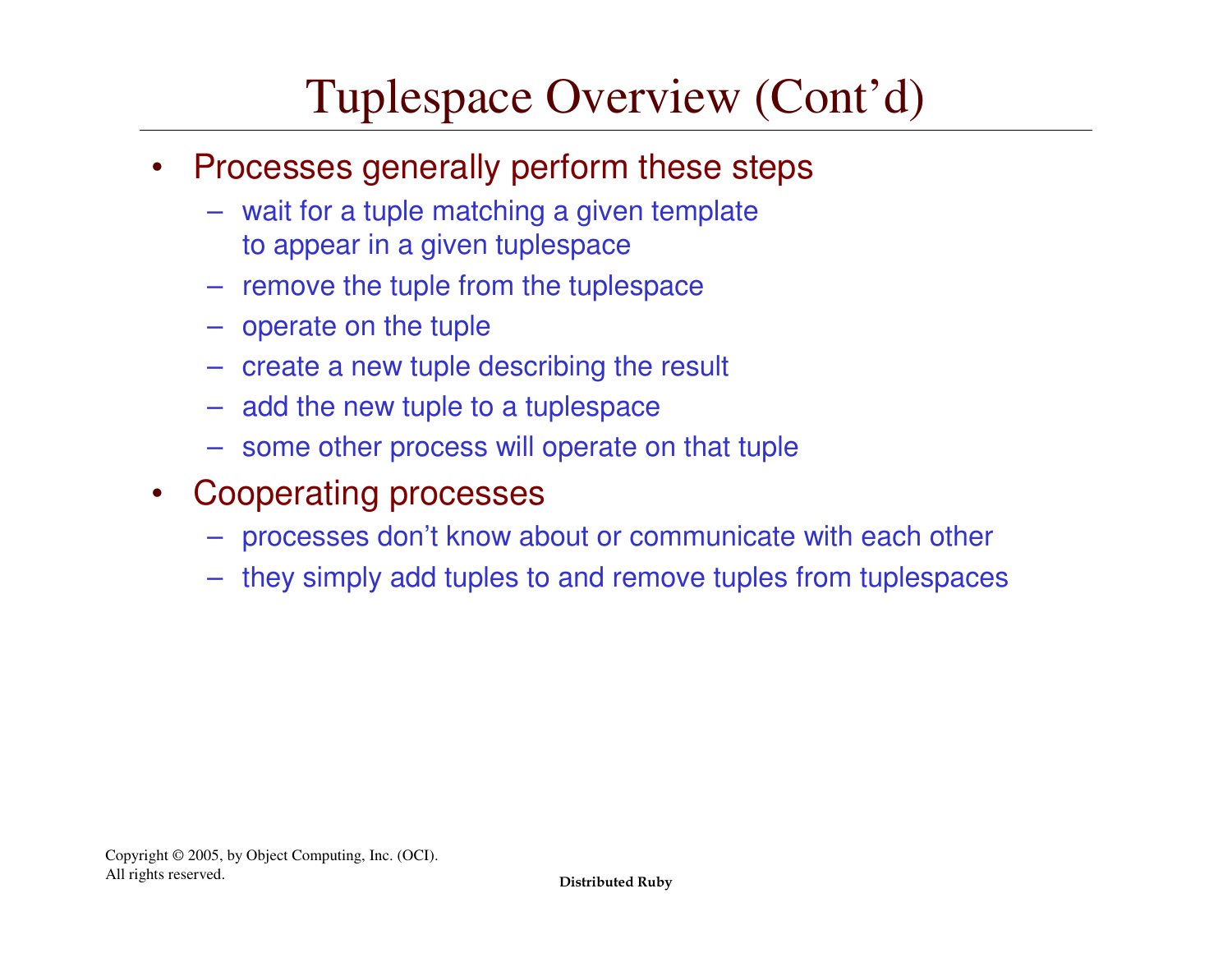## Uses For Tuplespaces

- $\bullet$  Global persistent communication buffer
	- tuplespaces persist data as tuples
	- distributed processes can read and write tuples as a way of communicating with each other
- $\bullet$  Lightweight database
	- tuplespaces are databases and tuples are records
- $\bullet$  Queue manager
	- simple form of IBM's MQ Series
	- think publish (write tuples) and subscribe (block while waiting for certain tuples to appear)
- • Dynamic computation engine
	- breaking <sup>a</sup> complex computation into parts that are each computed when their inputs are available
- Simulation
	- model real world processes that have dependencies between each other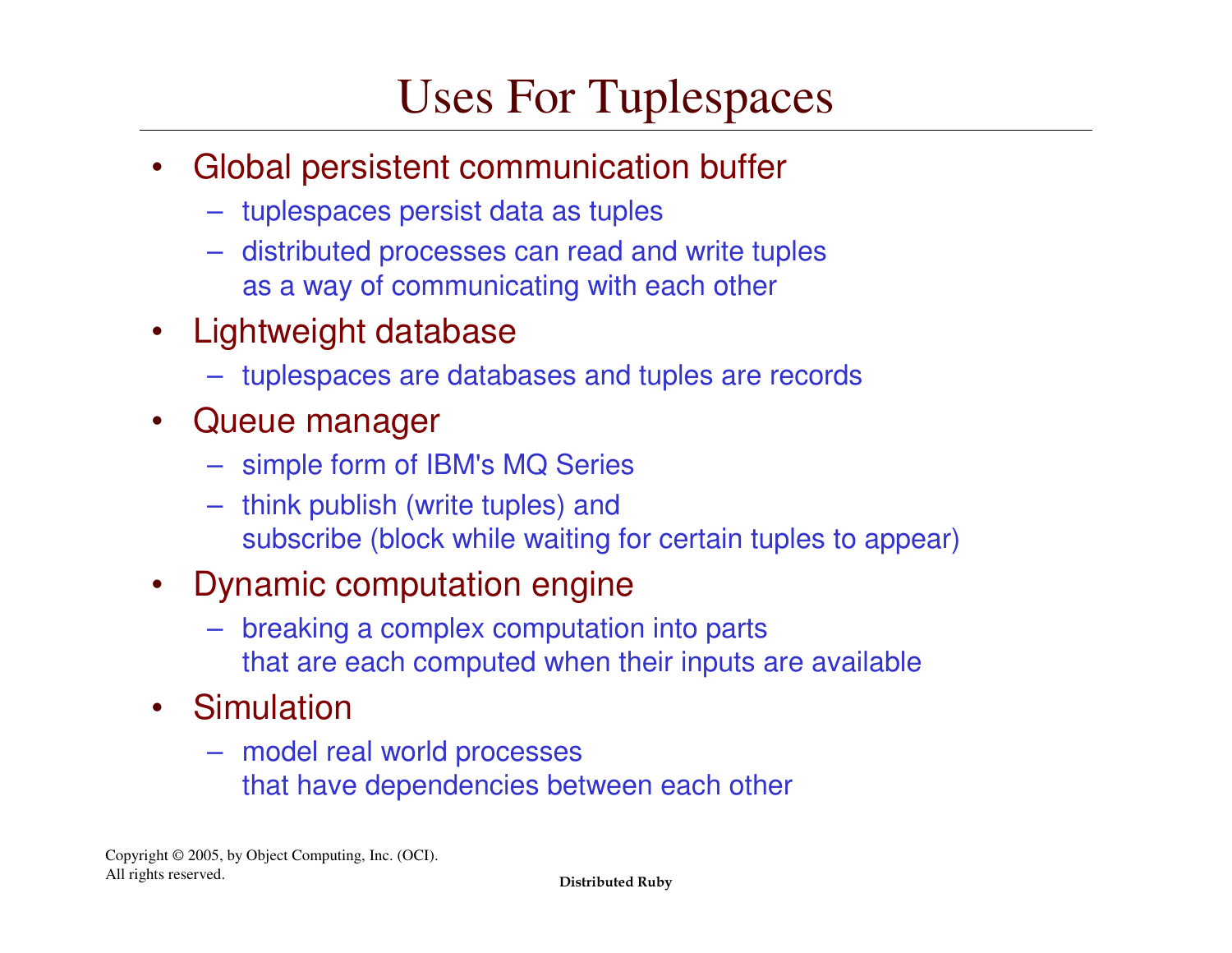# Rinda

- $\bullet$  Ruby tuplespace implementation
	- based on "Linda"
	- similar to Java's "JavaSpaces"
	- built on top of dRuby
- To use
	- require 'rinda/tuplespace'
- $\bullet$  Classes to use
	- tuples are just arrays
		- but are represented as **Rinda::TupleEntry** objects inside Rinda
	- tuplespaces are **Rinda::TupleSpace** objects
	- proxies for communicating with tuplespaces are **Rinda::TupleSpaceProxy** objects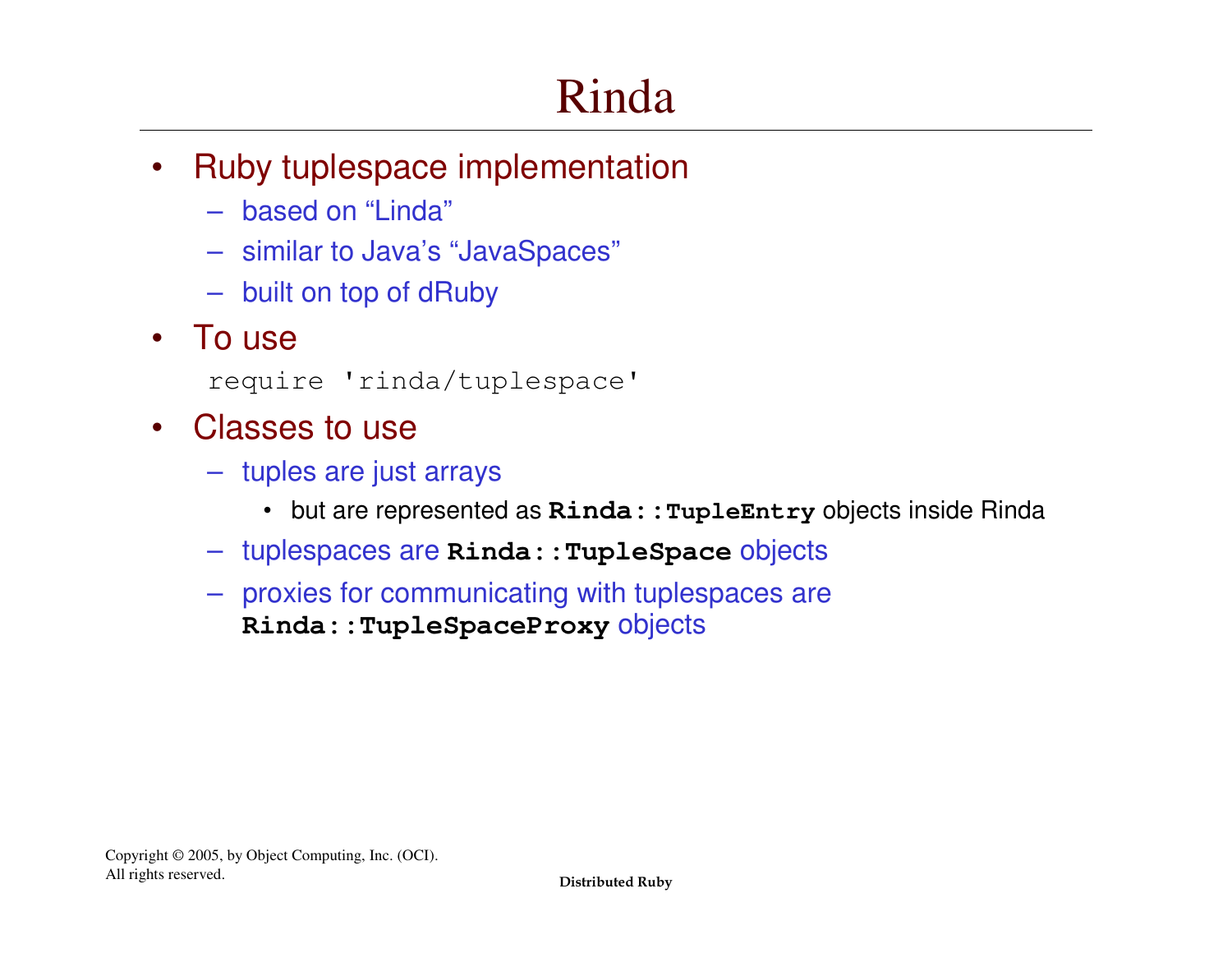### Rinda::TupleSpaceProxy Class

- •**Methods** 
	- new
		- $\bullet~$  creates a new <code>TupleSpaceProxy</code> for a <code>TupleSpace</code> at a given <code>URI</code>
	- write
		- $\bullet~$  writes a tuple into a <code>TupleSpace</code>
		- optional last parameter specifies expiration time in seconds
	- take
		- blocks until a matching tuple appears in a  $\texttt{Tuplespace},$ then removes it and returns it
		- optional last parameter specifies timeout in seconds
		- throws  $\text{\tt{Rinda::RequestExplore}$ redError if not found within timeout
	- read
		- same as take, but doesn't remove tuple from  $\texttt{Tuplespace}$
	- read all \_
		- $\bullet~$  reads all matching tuples from a  $\texttt{Tuples}$ ce without blocking and returns them in an array

in **take** and **read**,

if multiple matches are found, any one can be returned

• returns an empty array if no matches are found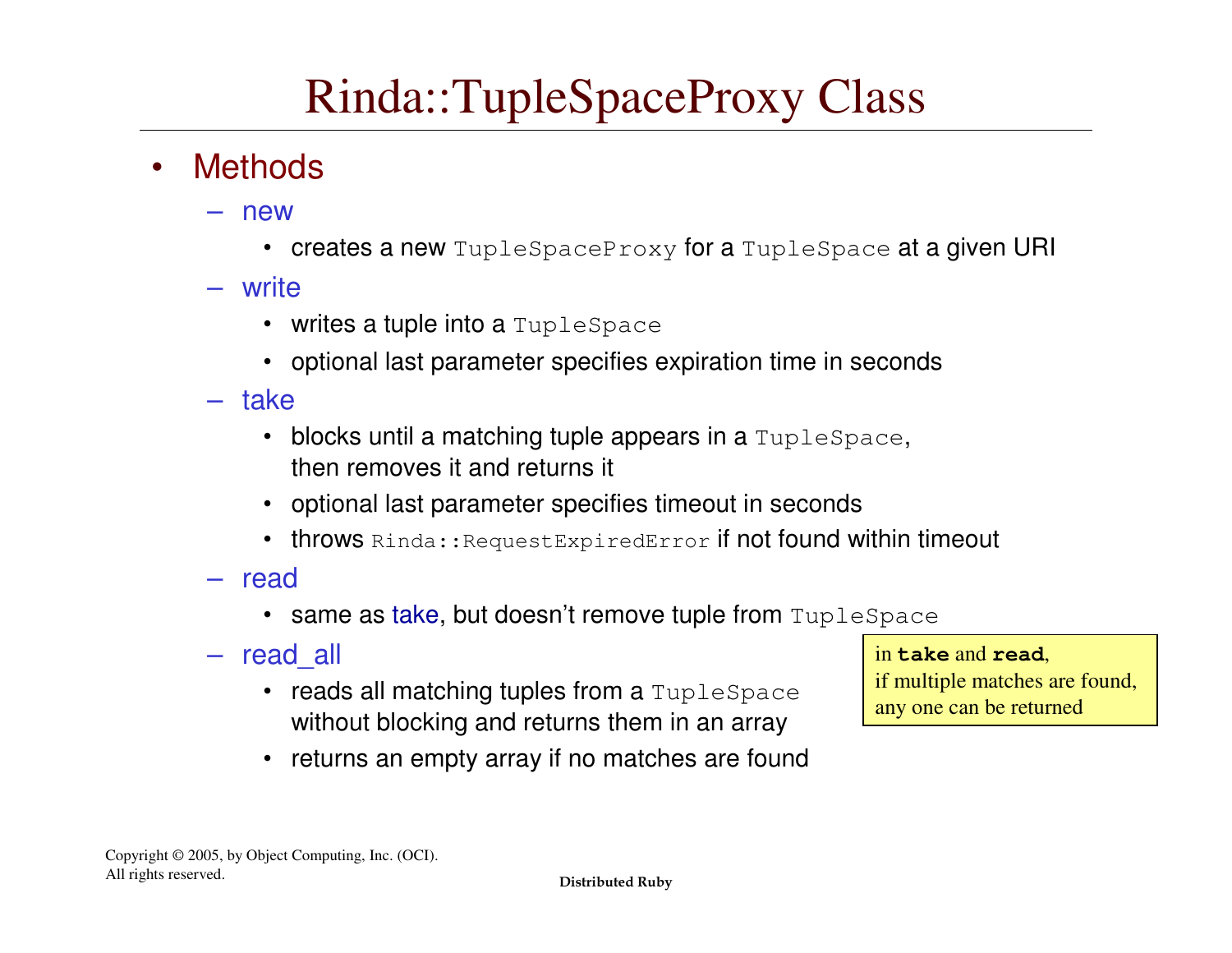## Rinda::TupleSpaceProxy Class (Cont'd)

- $\bullet$  Methods (cont'd)
	- notify
		- notifies a client that one of the following has occurred
			- '**write**'– <sup>a</sup> tuple was added to <sup>a</sup> given TupleSpace
			- '**take**'– <sup>a</sup> tuple was taken from <sup>a</sup> given TupleSpace
			- '**delete**'– <sup>a</sup> tuple was lost from <sup>a</sup> given TupleSpace because it was overwritten or it expired
			- '**close**'– the notification request expired (timed out)

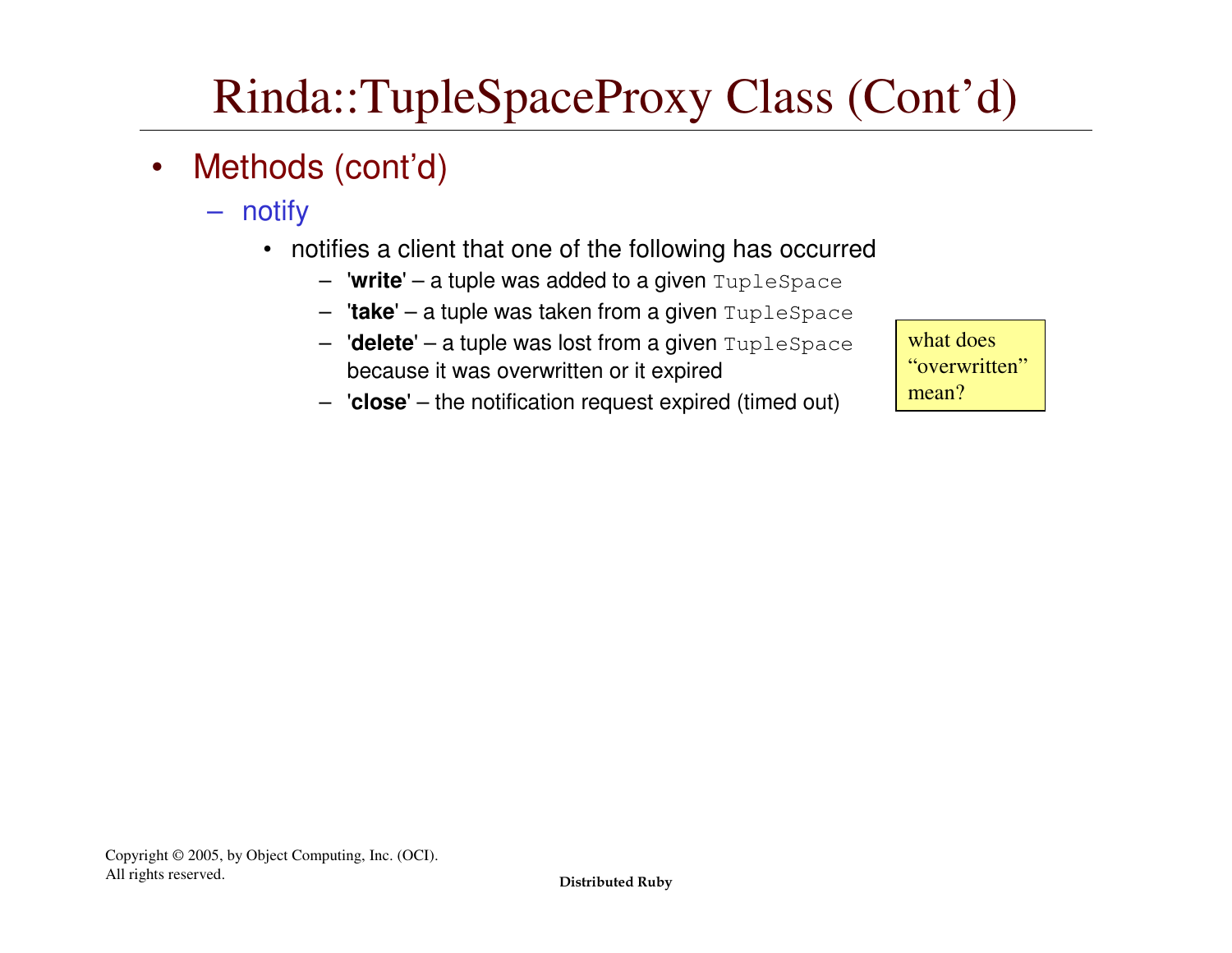#### $\bullet$ common.rb

– shared by whiteboard, client and server require 'rinda/tuplespace' **WHITEBOARD \_ URI** <sup>=</sup> 'druby://localhost:1919'

#### $\bullet$ whiteboard.rb

– run this first

require 'common'

**DRb.start \_ service(WHITEBOARD\_URI, Rinda::TupleSpace.new)**

DRb.thread.join # don't exit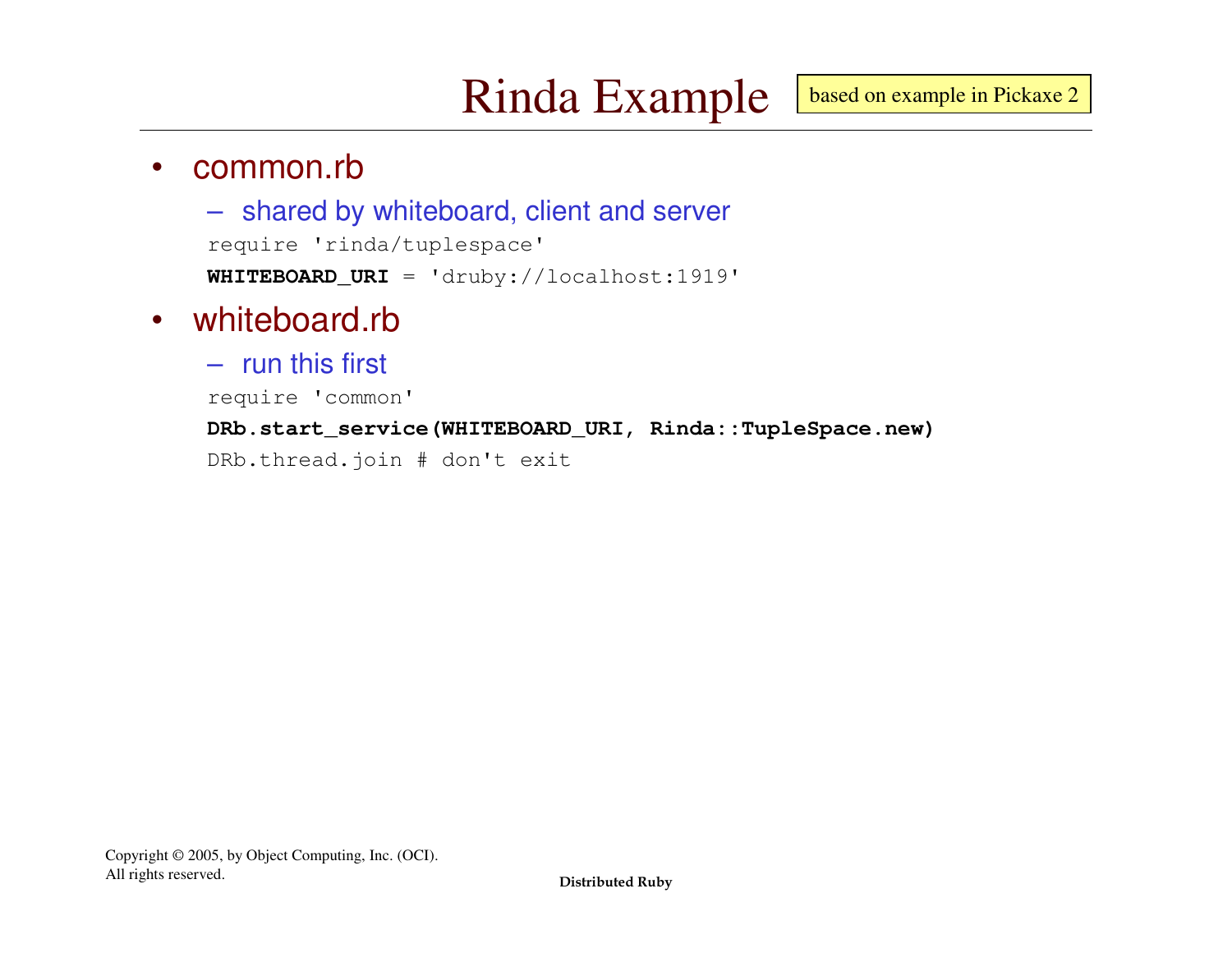## Rinda Example (Cont'd)

#### $\bullet$ server.rb

– run this second

```
require 'common'
```
DRb.start \_ service

### **ts <sup>=</sup> Rinda::TupleSpaceProxy.new**(

```
DRbObject.new_with_uri(WHITEBOARD_URI))
```

```
# Note that "-" must be the first character in the character class.
# Otherwise it will be interpreted as a range delimiter.
operation pattern = r({^{\wedge}}[-+^{\wedge}/]S)
```

```
loop do
  op, p1, p2 = ts.take [operation_pattern, Numeric, Numeric]
  ts.write ['result', p1.send(op, p2)]
end
```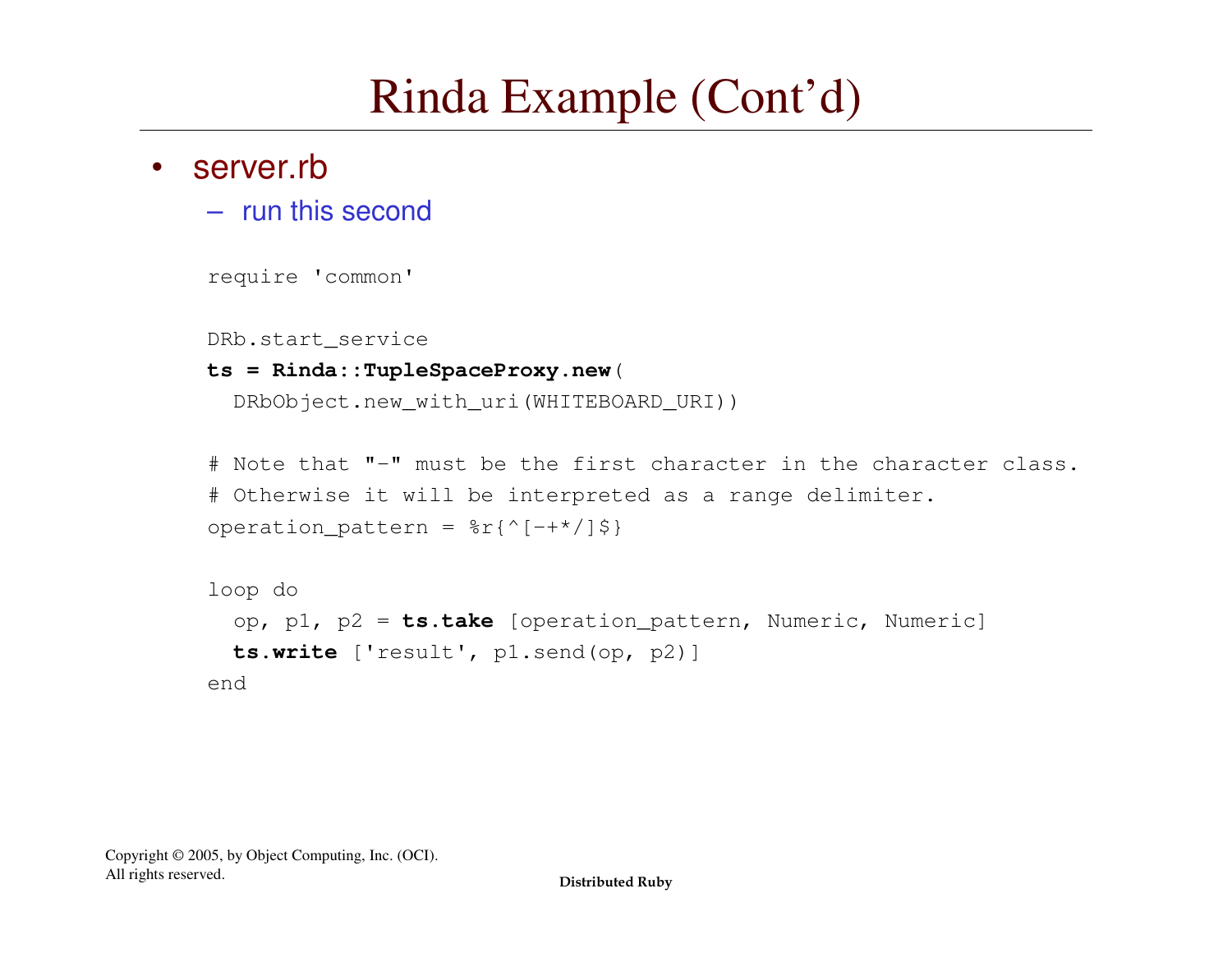## Rinda Example (Cont'd)

### • client.rb

– run this third

```
require 'common'
```
DRb.start \_ service

### **ts <sup>=</sup> Rinda::TupleSpaceProxy.new**(

result <sup>=</sup> **ts.take** ['result', Numeric]

DRbObject.new\_with\_uri(WHITEBOARD\_URI))

# nil in <sup>a</sup> tuple template means accept any type

```
ts.write ['+', 19, 3]
```
### **Issue**

the result tuple may actually be intended for <sup>a</sup> different client; consider tagging tuples with <sup>a</sup> client id

puts result[1] # just want 2nd piece of data in result tuple